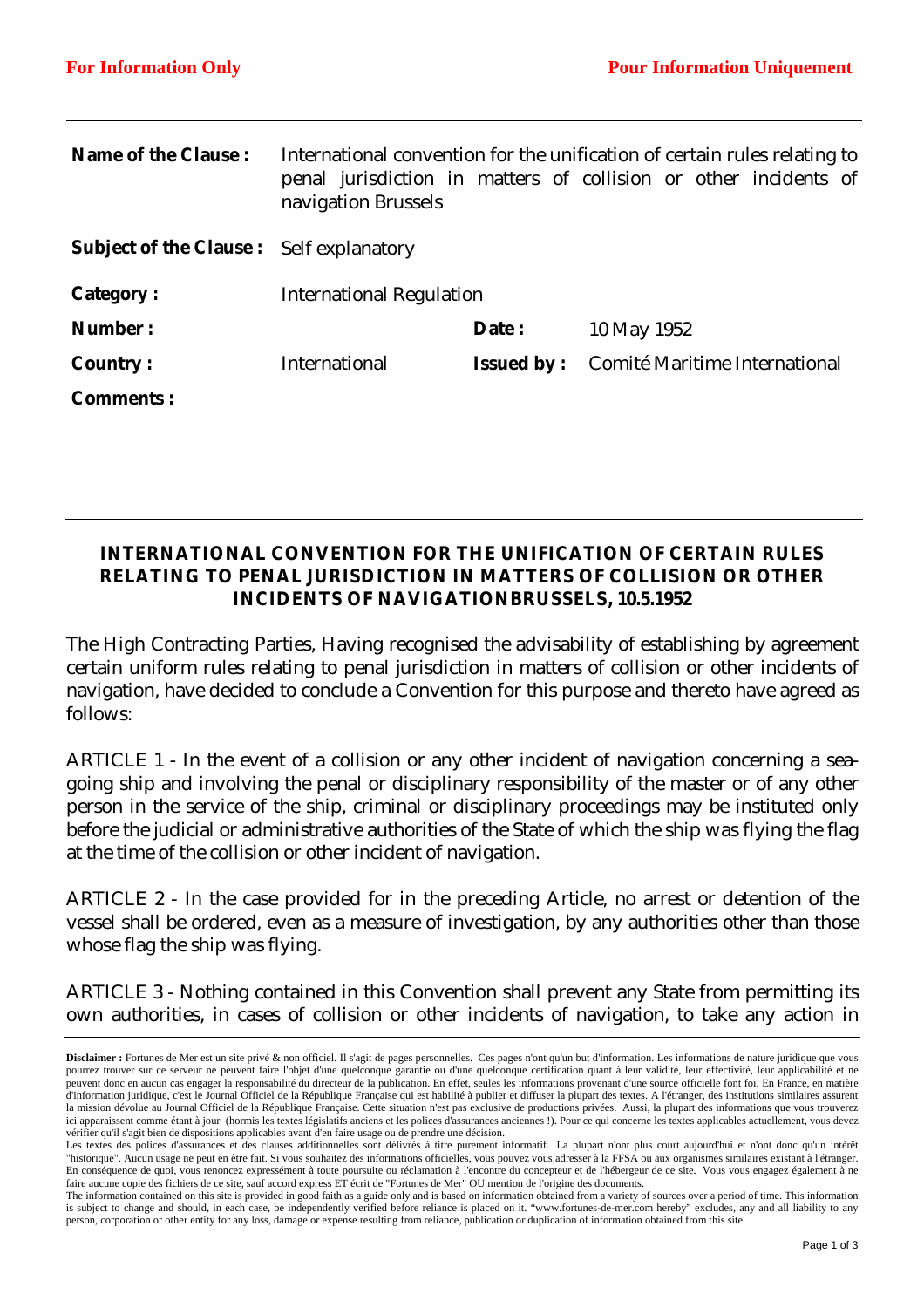respect of certificates of competence or licences issued by that State or to prosecute its own nationals for offences committed while on board a ship flying the flag of another State.

ARTICLE 4 - This Convention does not apply to collisions or other incidents of navigation occurring within the limits of a port or in inland waters. Furthermore the High Contracting Parties shall be at liberty, at the time of signature, ratification or accession to the Convention, to reserve to themselves the right to take proceedings in respect of offences committed within their own territorial waters.

The High Contracting Parties undertake to submit to arbitration any disputes between States arising out of the interpretation or application of this Convention, but this shall be without prejudice to the obligations of those High Contracting Parties who have agreed to submit their disputes to the International Court of Justice.

ARTICLE 6 - This Convention shall be open for signature by the States represented at the Ninth Diplomatic Conference on Maritime Law. The protocol of signature shall be drawn up through the good offices of the Belgian Ministry of Foreign Affairs.

ARTICLE 7 - This Convention shall be ratified and the instruments of ratification shall be deposited with the Belgian Ministry of Foreign Affairs which shall notify all signatory and acceding States of the deposit of any such instruments.

ARTICLE 8(a) This Convention shall come into force between the two States which first ratify it, six months after the date of the deposit of the second instrument of ratification.(b)This Convention shall come into force in respect of each signatory State which ratifies it after the deposit of the second instrument of ratification six months after the date of the deposit of the instrument of ratification of that State.

ARTICLE 9 - Any State not represented at the Ninth Diplomatic Conference on Maritime Law may accede to this Convention. The accession of any State shall be notified to the Belgian Ministry of Foreign Affairs which shall inform through diplomatic channels all signatory and acceding States of such notification. The Convention shall come into force in respect of the acceding State six months after the date of the receipt of such notification but not before the Convention has come into force in accordance with the provisions of Article 8(a).

ARTICLE 10 - Any High Contracting Party may three years after the coming into force of this Convention in respect of such High Contracting Party or at any time thereafter request that a conference be convened in order to consider amendments to the Convention. Any High Contracting Party proposing to avail itself of this right shall notify the Belgian Government which shall convene the conference within six months thereafter.

ARTICLE 11 - Any High Contracting Party shall have the right to denounce this Convention at any time after the coming into force thereof in respect of such High Contracting Party. This denunciation shall take effect one year after the date on which notification thereof has been received by the Belgian Government which shall inform through diplomatic channels all the other High Contracting Parties of such notification.